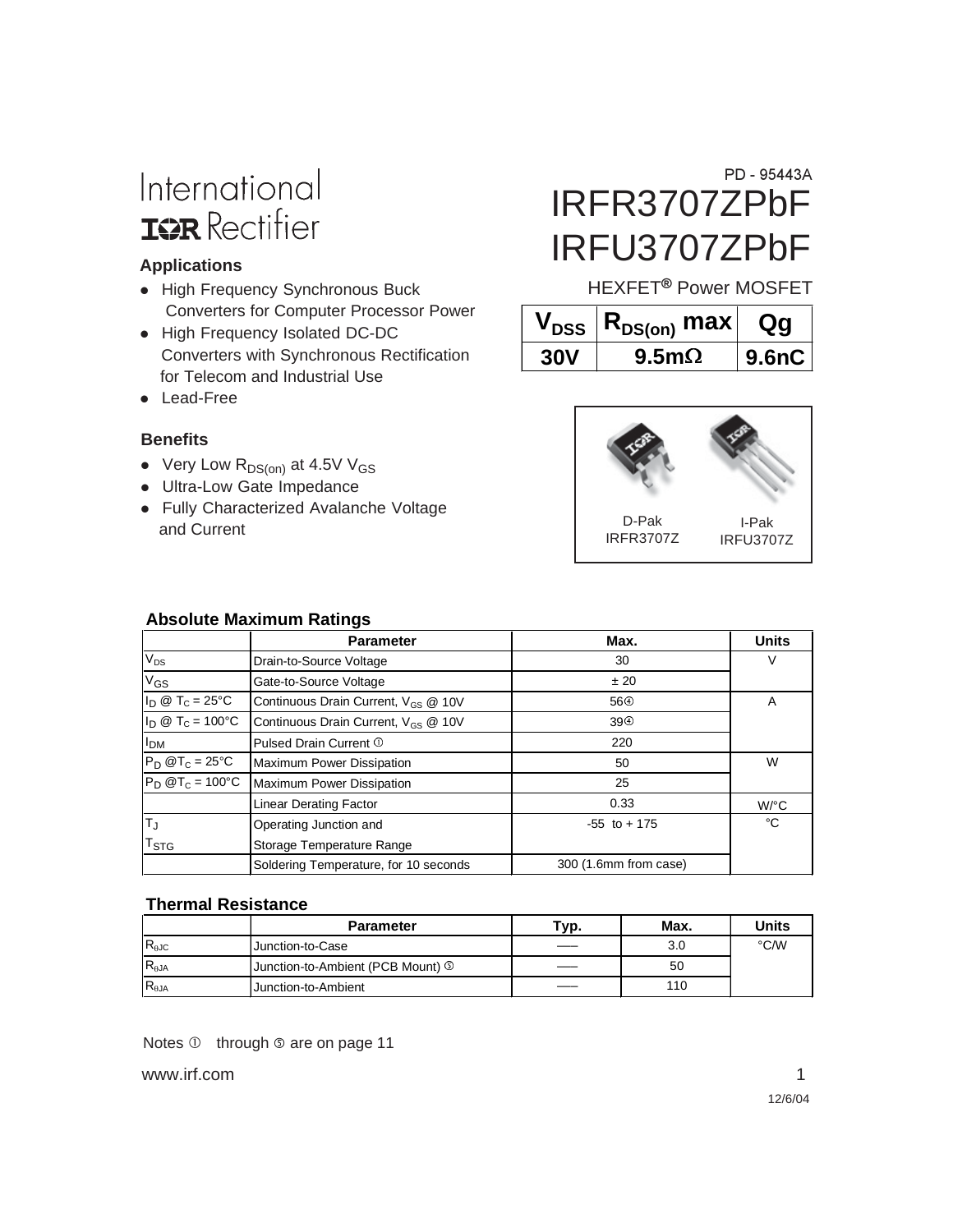## International **IGR** Rectifier

## Static @ T<sub>J</sub> = 25°C (unless otherwise specified)

|                                | <b>Parameter</b>                                 | Min. | Typ.   |        | Max. Units           | <b>Conditions</b>                            |
|--------------------------------|--------------------------------------------------|------|--------|--------|----------------------|----------------------------------------------|
| <b>BV<sub>DSS</sub></b>        | Drain-to-Source Breakdown Voltage                | 30   |        |        | V                    | $V_{GS} = 0V$ , $I_D = 250 \mu A$            |
| $\Delta BV_{DSS}/\Delta T_J$   | Breakdown Voltage Temp. Coefficient              |      | 0.023  |        | $V$ <sup>o</sup> $C$ | Reference to $25^{\circ}$ C, $I_D = 1$ mA    |
| $R_{DS(on)}$                   | Static Drain-to-Source On-Resistance             |      | 7.5    | 9.5    | $m\Omega$            | $V_{GS} = 10V$ , $I_D = 15A$ 3               |
|                                |                                                  |      | 10     | 12.5   |                      | $V_{GS} = 4.5V$ , $I_D = 12A$ ©              |
| $V_{GS(th)}$                   | Gate Threshold Voltage                           | 1.35 | 1.80   | 2.25   | $\vee$               | $V_{DS} = V_{GS}$ , $I_D = 250 \mu A$        |
| $\Delta V_{GS(th)}/\Delta T_J$ | Gate Threshold Voltage Coefficient               |      | $-5.0$ |        | mV/°C                |                                              |
| $I_{DSS}$                      | Drain-to-Source Leakage Current                  |      |        | 1.0    | μA                   | $V_{DS} = 24V$ , $V_{GS} = 0V$               |
|                                |                                                  |      |        | 150    |                      | $V_{DS}$ = 24V, $V_{GS}$ = 0V, $T_J$ = 125°C |
| l <sub>GSS</sub>               | Gate-to-Source Forward Leakage                   |      |        | 100    | nA                   | $V_{GS} = 20V$                               |
|                                | Gate-to-Source Reverse Leakage                   |      |        | $-100$ |                      | $V_{GS}$ = -20V                              |
| gfs                            | <b>Forward Transconductance</b>                  | 71   |        |        | S                    | $V_{DS} = 15V$ , $I_D = 12A$                 |
| $Q_{g}$                        | <b>Total Gate Charge</b>                         |      | 9.6    | 14     |                      |                                              |
| $Q_{qs1}$                      | Pre-Vth Gate-to-Source Charge                    |      | 2.6    |        |                      | $V_{DS} = 15V$                               |
| $Q_{gs2}$                      | Post-Vth Gate-to-Source Charge                   |      | 0.90   |        | nC                   | $V_{GS} = 4.5V$                              |
| $Q_{\text{dd}}$                | Gate-to-Drain Charge                             |      | 3.5    |        |                      | $I_D = 12A$                                  |
| $Q_{\text{godr}}$              | Gate Charge Overdrive                            |      | 2.6    |        |                      | See Fig. 16                                  |
| $Q_{\rm sw}$                   | Switch Charge $(Q_{\text{as2}} + Q_{\text{ad}})$ |      | 4.4    |        |                      |                                              |
| $\mathsf{Q}_\mathsf{oss}$      | Output Charge                                    |      | 5.8    |        | nC                   | $V_{DS}$ = 15V, $V_{GS}$ = 0V                |
| $t_{\text{d}(on)}$             | Turn-On Delay Time                               |      | 8.0    |        |                      | $V_{DD} = 16V$ , $V_{GS} = 4.5V$ 3           |
| $\mathsf{t}_\mathsf{r}$        | <b>Rise Time</b>                                 |      | 11     |        |                      | $I_D = 12A$                                  |
| $t_{d(off)}$                   | Turn-Off Delay Time                              |      | 12     |        | ns                   | Clamped Inductive Load                       |
| $\mathbf{t}_\text{f}$          | <b>Fall Time</b>                                 |      | 3.3    |        |                      |                                              |
| $C_{iss}$                      | Input Capacitance                                |      | 1150   |        |                      | $V_{GS} = 0V$                                |
| $C_{\rm oss}$                  | <b>Output Capacitance</b>                        |      | 260    |        | pF                   | $V_{DS} = 15V$                               |
| $C_{\text{rss}}$               | Reverse Transfer Capacitance                     |      | 120    |        |                      | $f = 1.0$ MHz                                |

#### **Avalanche Characteristics**

|                 | <b>Parameter</b>               | Typ. | Max. | Units |
|-----------------|--------------------------------|------|------|-------|
| $E_{AS}$        | Single Pulse Avalanche Energy@ |      | 42   | സം    |
| $I_{AR}$        | IAvalanche Current ①           |      |      |       |
| E <sub>AR</sub> | Repetitive Avalanche Energy 1  |      |      | സം    |

#### **Diode Characteristics**

|            | <b>Parameter</b>                 | Min.                                                                 | Tvp. |                            | Max. Units | <b>Conditions</b>                                   |  |
|------------|----------------------------------|----------------------------------------------------------------------|------|----------------------------|------------|-----------------------------------------------------|--|
| $I_S$      | <b>Continuous Source Current</b> |                                                                      |      | 56 <sup><sup>①</sup></sup> |            | MOSFET symbol                                       |  |
|            | (Body Diode)                     |                                                                      |      |                            | A          | showing the                                         |  |
| $I_{SM}$   | <b>Pulsed Source Current</b>     |                                                                      |      | 220                        |            | integral reverse                                    |  |
|            | (Body Diode)<br>⊙                |                                                                      |      |                            |            | p-n junction diode.                                 |  |
| $V_{SD}$   | Diode Forward Voltage            |                                                                      |      | 1.0                        | V          | $T_J = 25^{\circ}C$ , $I_S = 12A$ , $V_{GS} = 0V$ 3 |  |
| $ t_{rr} $ | Reverse Recovery Time            |                                                                      | 25   | 38                         | ns         | $T_{\parallel}$ = 25°C, $I_F$ = 12A, $V_{DD}$ = 15V |  |
| $Q_{rr}$   | Reverse Recovery Charge          |                                                                      | 17   | 26                         | nC         | $di/dt = 100A/\mu s$ <sup>3</sup>                   |  |
| $t_{on}$   | Forward Turn-On Time             | Intrinsic turn-on time is negligible (turn-on is dominated by LS+LD) |      |                            |            |                                                     |  |
|            |                                  |                                                                      |      |                            |            | www.irf.com                                         |  |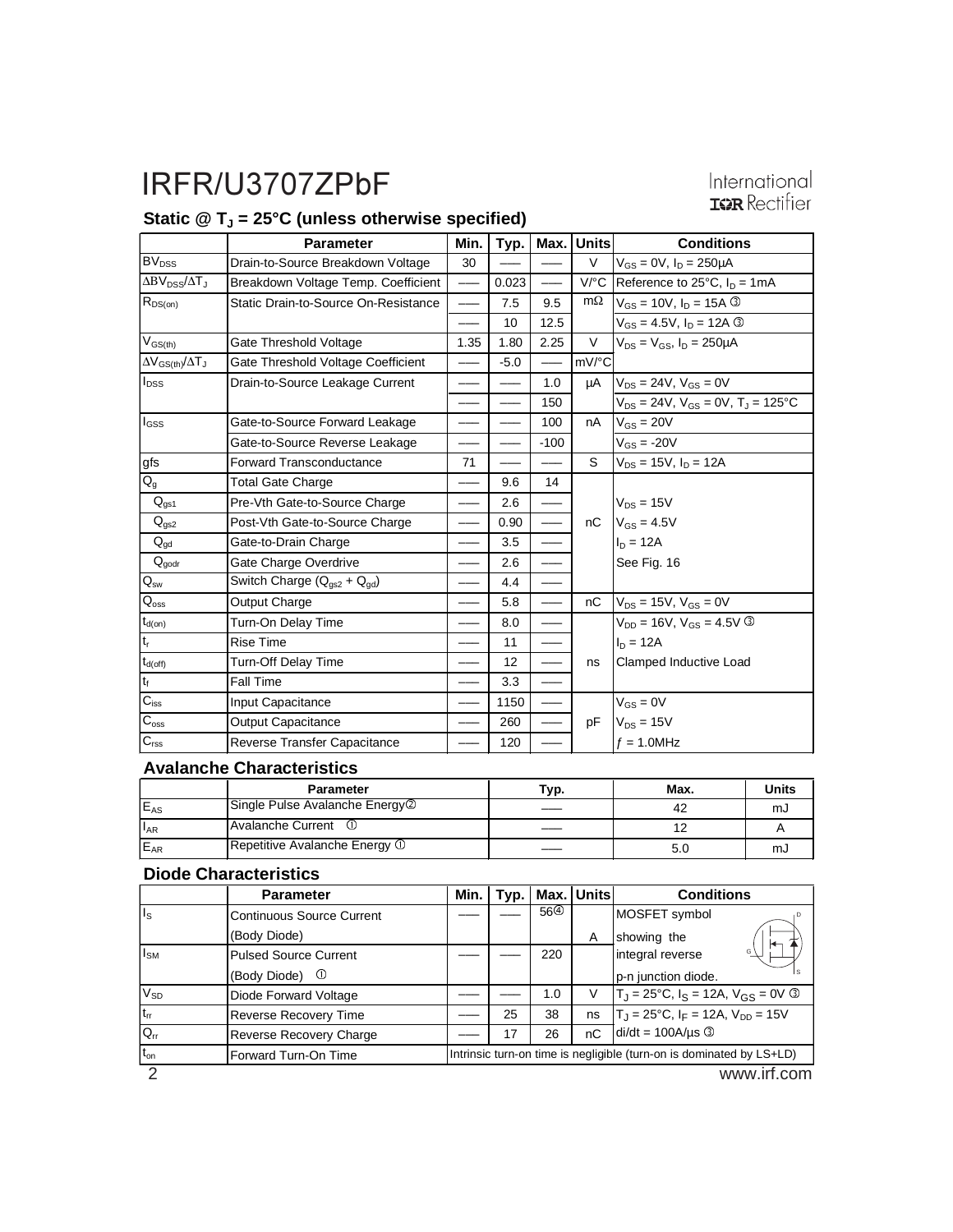

International



**Fig 1.** Typical Output Characteristics **Fig 2.** Typical Output Characteristics





**Fig 3.** Typical Transfer Characteristics

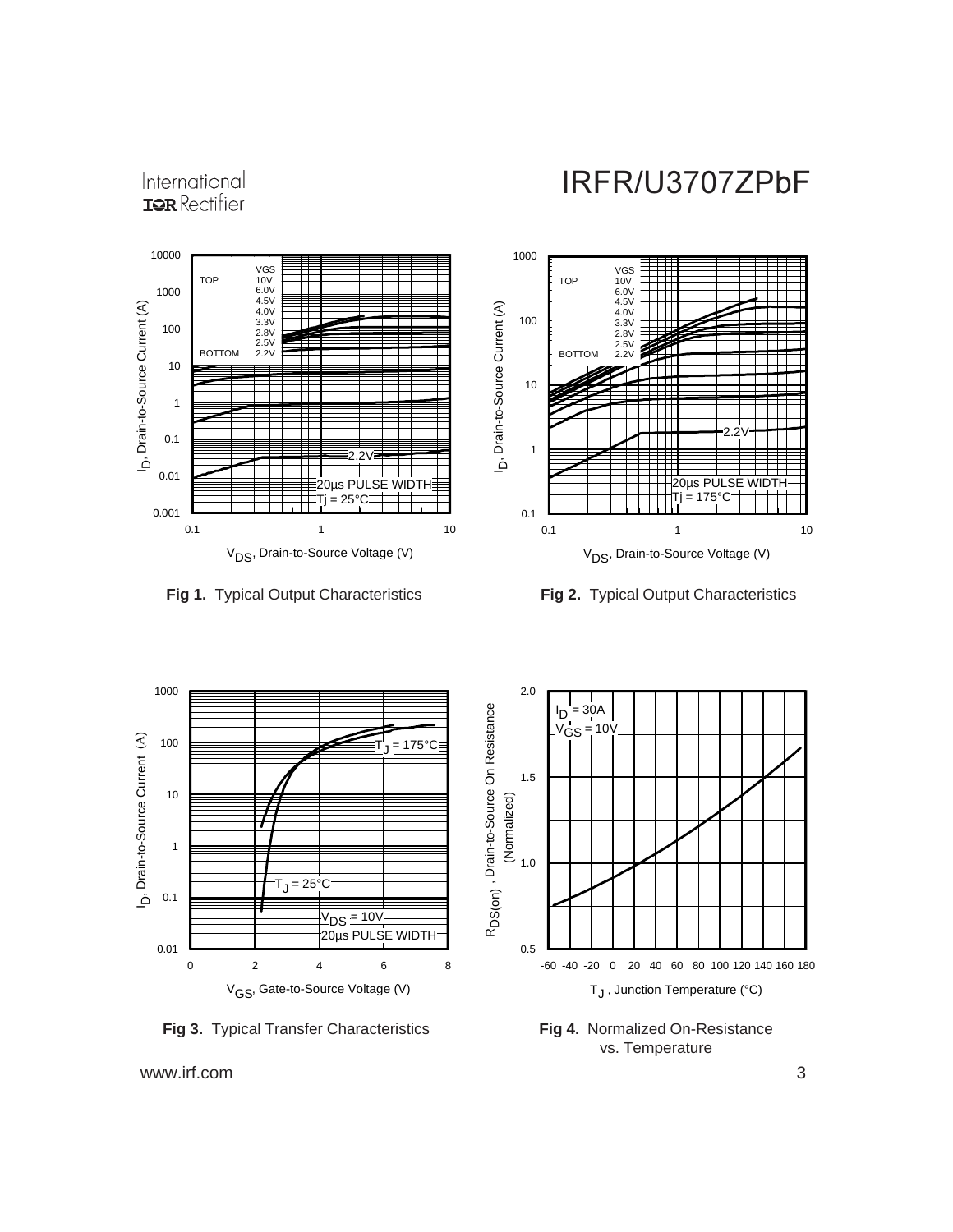

International **IGR** Rectifier



**Fig 8.** Maximum Safe Operating Area

4 www.irf.com

Forward Voltage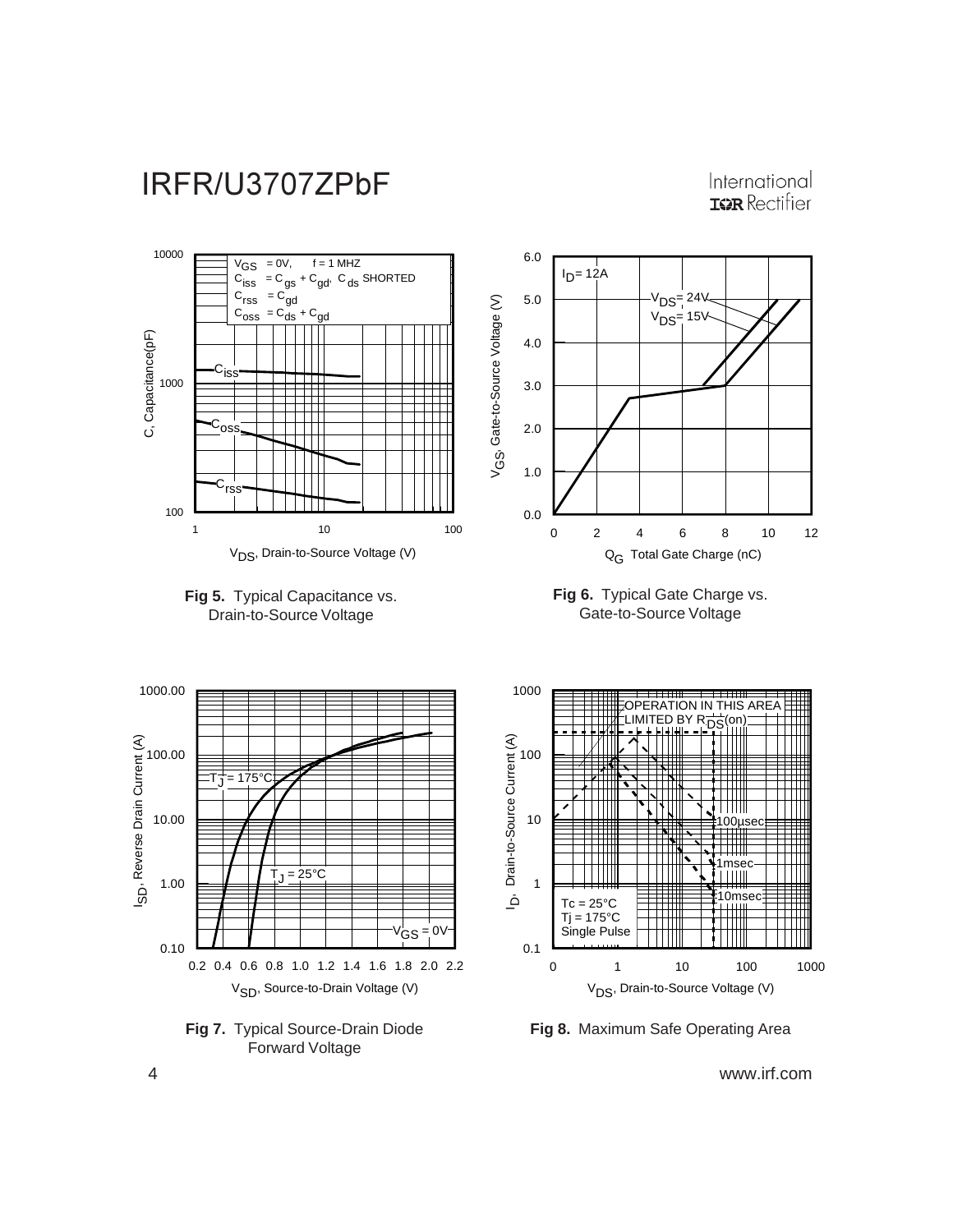



**Fig 10.** Threshold Voltage vs. Temperature



**Fig 11.** Maximum Effective Transient Thermal Impedance, Junction-to-Case

www.irf.com 5

International **IGR** Rectifier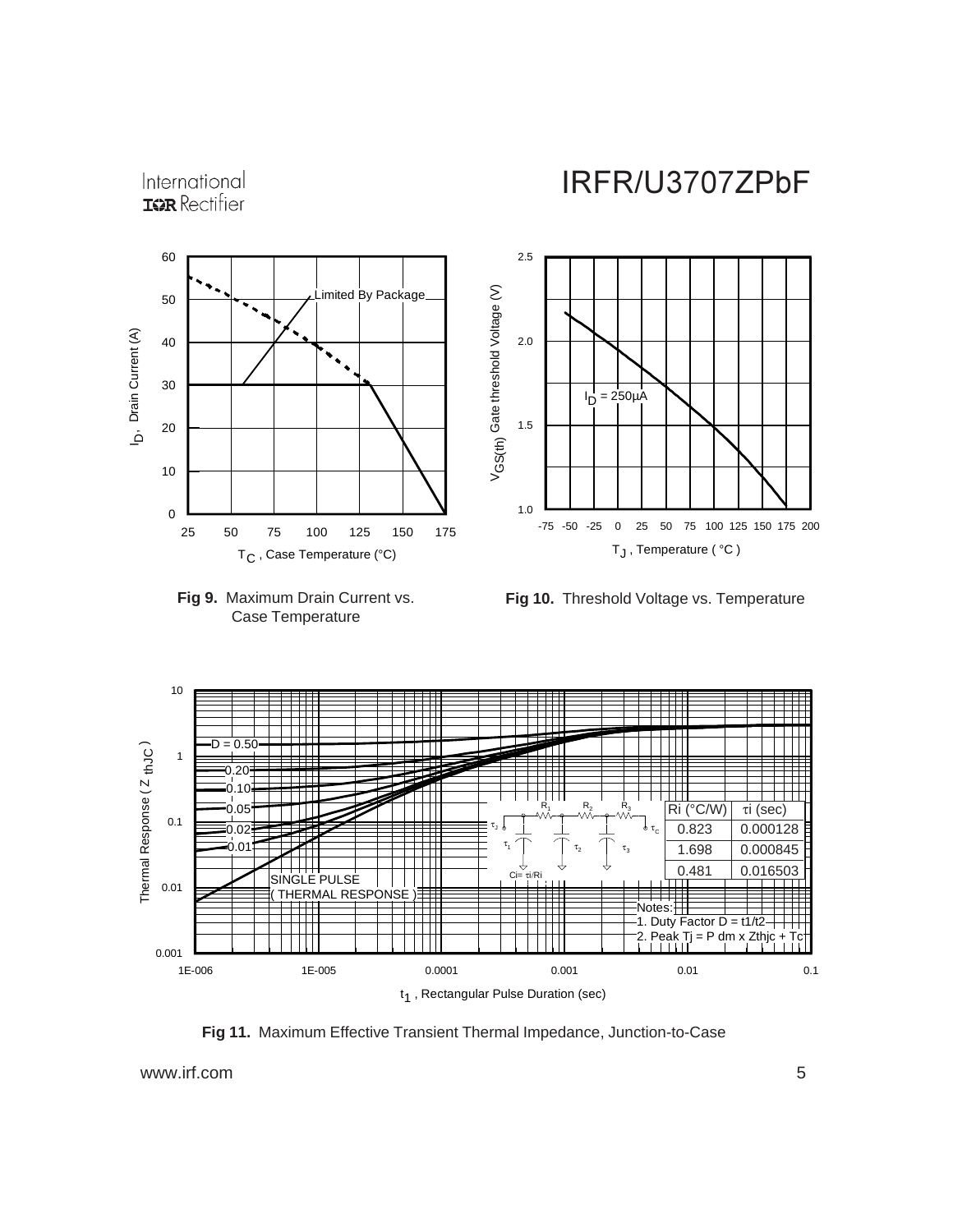

**Fig 12a.** Unclamped Inductive Test Circuit



**Fig 12b.** Unclamped Inductive Waveforms



**Fig 13.** Gate Charge Test Circuit



International **IGR** Rectifier

**Fig 12c.** Maximum Avalanche Energy vs. Drain Current



**Fig 14a.** Switching Time Test Circuit



6 www.irf.com **Fig 14b.** Switching Time Waveforms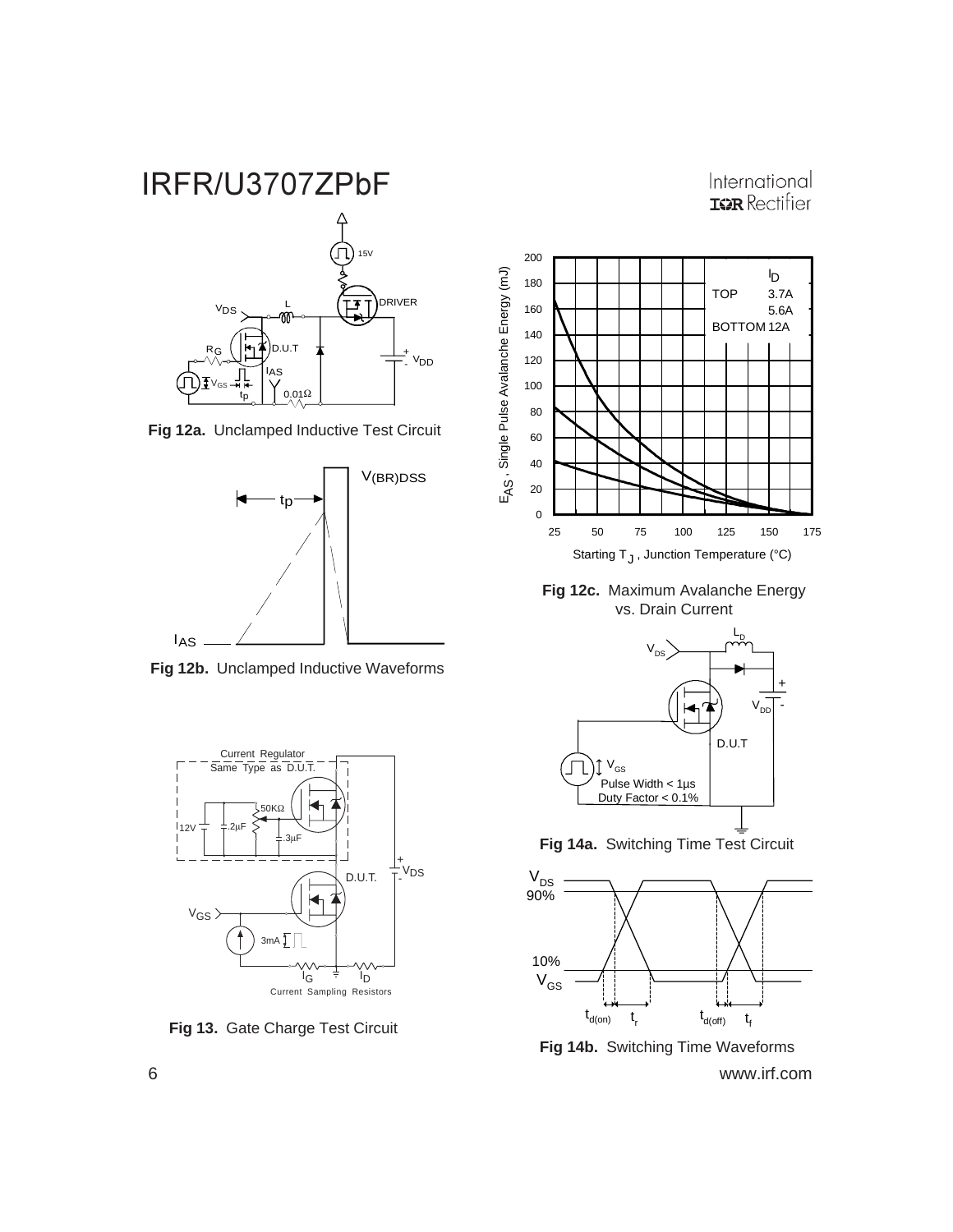

Fig 15. Peak Diode Recovery dv/dt Test Circuit for N-Channel HEXFET<sup>®</sup> Power MOSFETs



**Fig 16.** Gate Charge Waveform

www.irf.com 7

International **IGR** Rectifier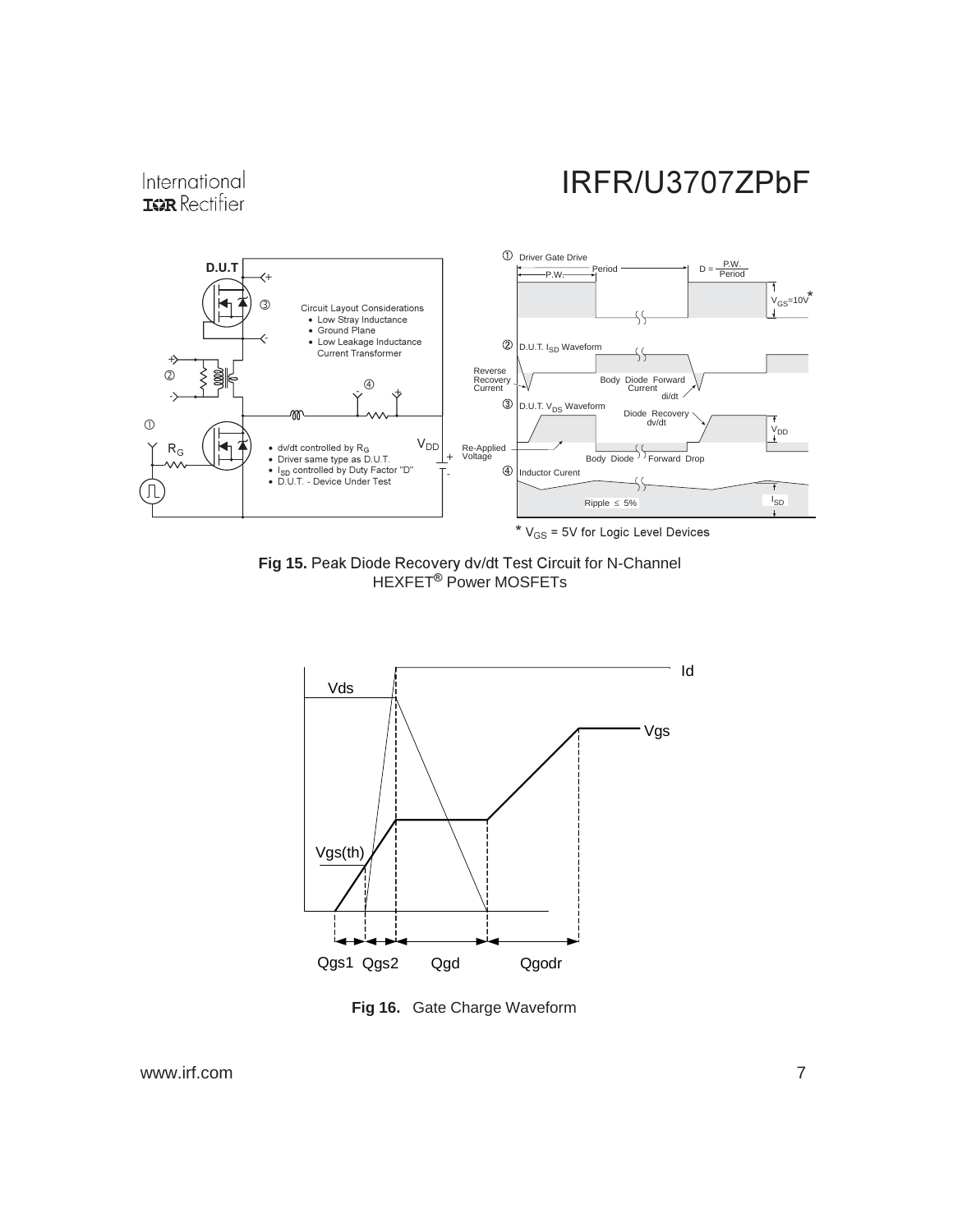#### **Power MOSFET Selection for Non-Isolated DC/DC Converters**

#### **Control FET**

Special attention has been given to the power losses in the switching elements of the circuit - Q1 and Q2. Power losses in the high side switch Q1, also called the Control FET, are impacted by the R<sub>ds(on)</sub> of the MOSFET, but these conduction losses are only about one half of the total losses.

Power losses in the control switch Q1 are given by;

$$
P_{\text{loss}} = P_{\text{conduction}} + P_{\text{switching}} + P_{\text{drive}} + P_{\text{output}}
$$

This can be expanded and approximated by;

$$
P_{loss} = (I_{rms}^{2} \times R_{ds(m)})
$$
  
+ 
$$
\left(I \times \frac{Q_{gd}}{i_g} \times V_{in} \times f\right) + \left(I \times \frac{Q_{gs2}}{i_g} \times V_{in} \times f\right)
$$
  
+ 
$$
\left(Q_g \times V_g \times f\right)
$$
  
+ 
$$
\left(\frac{Q_{oss}}{2} \times V_{in} \times f\right)
$$

This simplified loss equation includes the terms  $\mathsf{Q}_{_{\mathsf{gs2}}}$ and  $\mathsf{Q}_\mathsf{oss}$  which are new to Power MOSFET data sheets.

 $\mathsf{Q}_{_{\mathsf{gs2}}}$  is a sub element of traditional gate-source charge that is included in all MOSFET data sheets. The importance of splitting this gate-source charge into two sub elements,  $\text{Q}_\text{\tiny{gs1}}$  and  $\text{Q}_\text{\tiny{gs2}},$  can be seen from Fig 16.

 $\mathsf{Q}_{_{\mathsf{gs2}}}$  indicates the charge that must be supplied by the gate driver between the time that the threshold voltage has been reached and the time the drain current rises to I $_{\sf dmax}^{}$  at which time the drain voltage begins to change. Minimizing  ${\sf Q}_{_{\sf gs2}}$  is a critical factor in reducing switching losses in Q1.

 $\mathsf{Q}_\mathrm{oss}$  is the charge that must be supplied to the output capacitance of the MOSFET during every switching cycle. Figure A shows how  $\mathsf{Q}_{_{\mathrm{oss}}}$  is formed by the parallel combination of the voltage dependant (nonlinear) capacitance's C<sub>ds</sub> and C<sub>dg</sub> when multiplied by the power supply input buss voltage.

#### **Synchronous FET**

The power loss equation for Q2 is approximated by;

$$
P_{loss} = P_{conduction} + P_{drive} + P_{output}^*
$$
  
\n
$$
P_{loss} = (I_{rms}^2 \times R_{ds,on})
$$
  
\n
$$
+ (Q_{g} \times V_{g} \times f)
$$
  
\n
$$
+ (\frac{Q_{osc}}{2} \times V_{in} \times f) + (Q_{rr} \times V_{in} \times f)
$$

\*dissipated primarily in Q1.

For the synchronous MOSFET Q2,  $R_{ds(on)}$  is an important characteristic; however, once again the importance of gate charge must not be overlooked since it impacts three critical areas. Under light load the MOSFET must still be turned on and off by the control IC so the gate drive losses become much more significant. Secondly, the output charge  $Q_{\text{max}}$  and reverse recovery charge  $Q<sub>r</sub>$  both generate losses that are transfered to Q1 and increase the dissipation in that device. Thirdly, gate charge will impact the MOSFETs' susceptibility to Cdv/dt turn on.

The drain of Q2 is connected to the switching node of the converter and therefore sees transitions between ground and  $V_{in}$ . As Q1 turns on and off there is a rate of change of drain voltage dV/dt which is capacitively coupled to the gate of Q2 and can induce a voltage spike on the gate that is sufficient to turn the MOSFET on, resulting in shoot-through current . The ratio of  $Q_{\text{ad}}/Q_{\text{as1}}$  must be minimized to reduce the potential for Cdv/dt turn on.



Figure A: Q<sub>oss</sub> Characteristic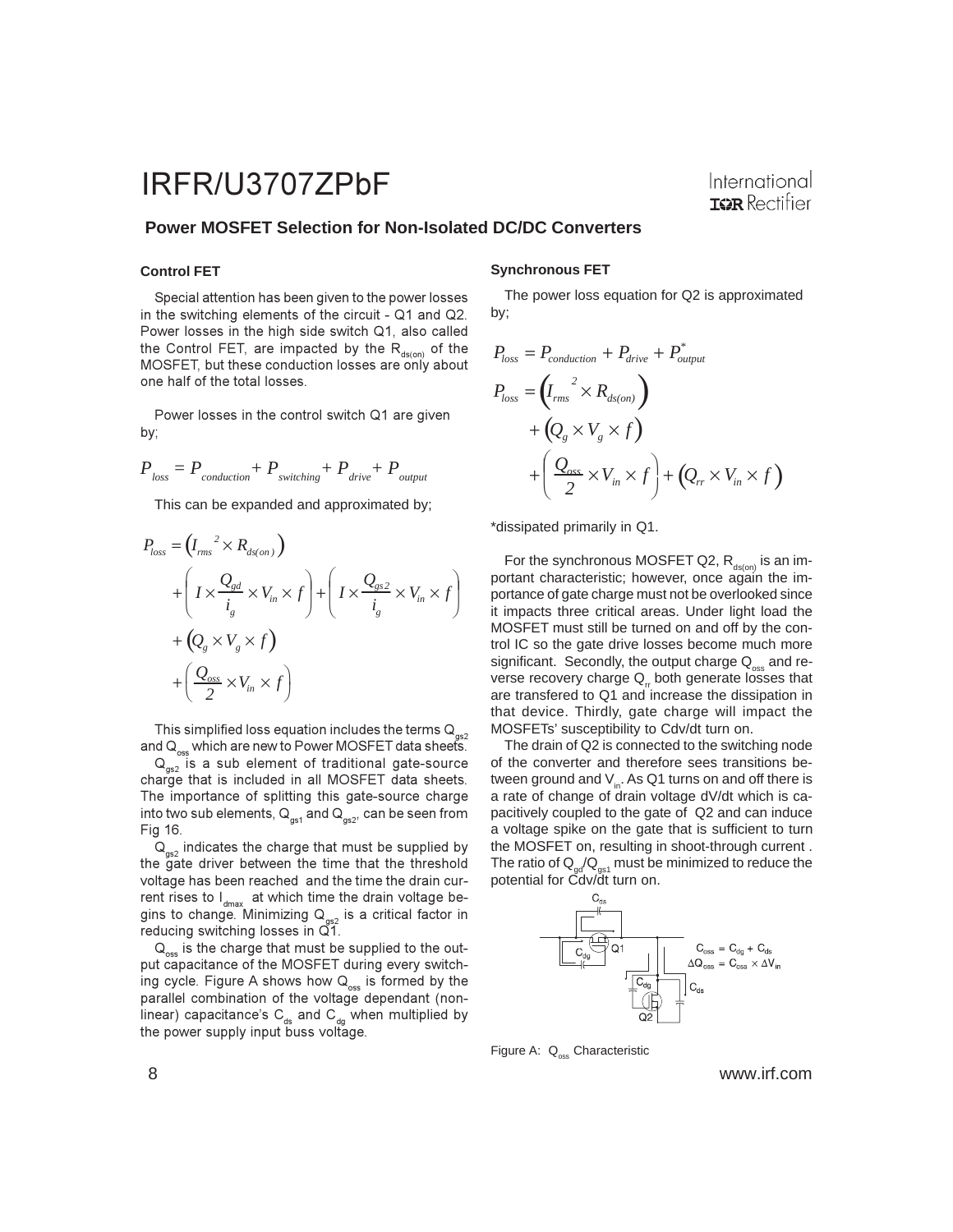## International **IGR** Rectifier D-Pak (TO-252AA) Package Outline











IRFR/U3707ZPbF

## D-Pak (TO-252AA) Part Marking Information

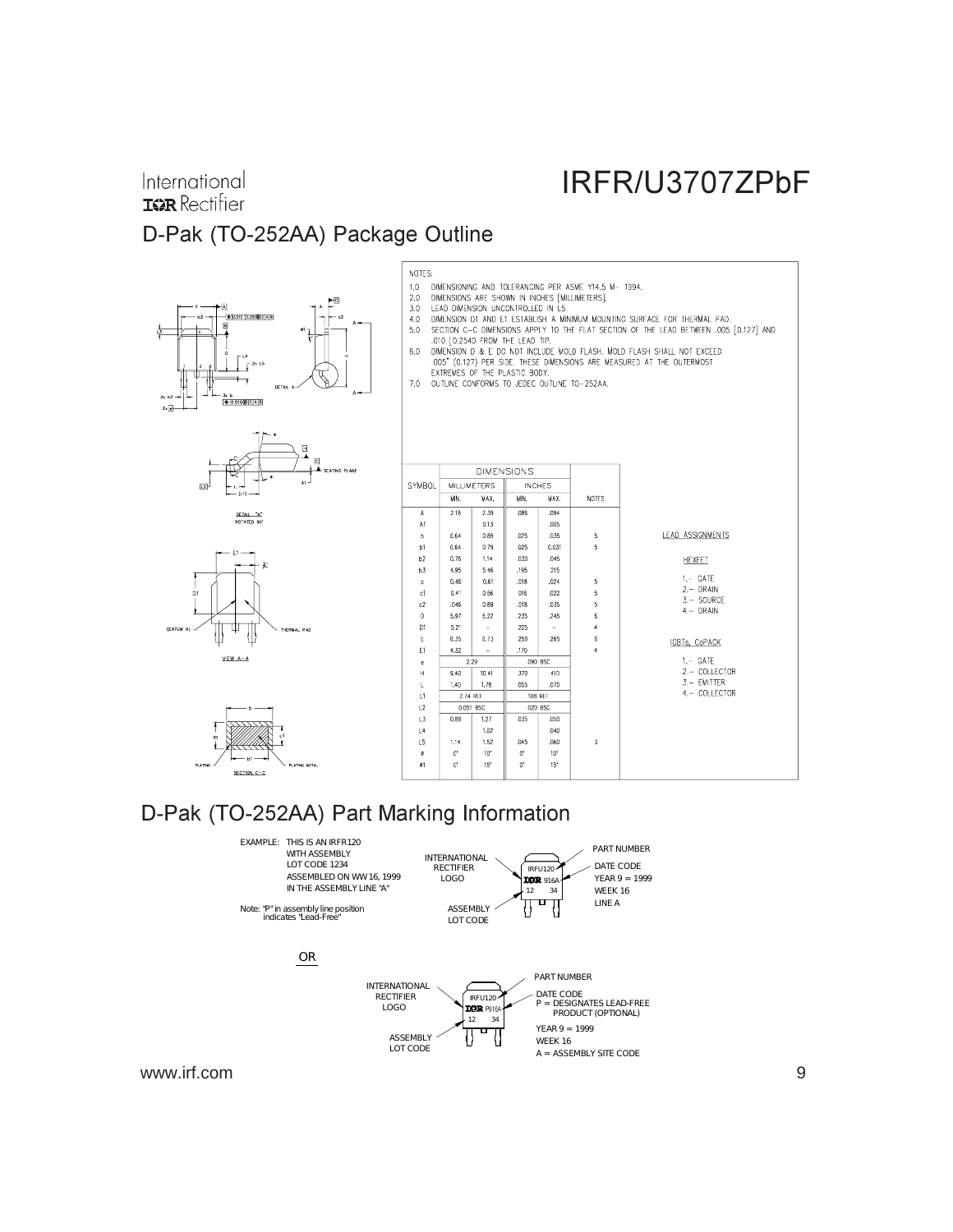International **IGR** Rectifier

## I-Pak (TO-251AA) Package Outline (Dimensions are shown in millimeters (inches)



 $\triangle$  $-E1$ 

VIEW A-A

 $\frac{1}{21}$   $\triangle$ 

#### NOTES:

- DIMENSIONING AND TOLERANCING PER ASME Y14.5 M- 1994.  $\,$  1  $\,$
- $\overline{c}$ DIMENSIONS ARE SHOWN IN MILLIMETERS [INCHES].
- DIMENSION D & E DO NOT INCLUDE MOLD FLASH, MOLD FLASH SHALL NOT EXCEED  $\overline{3}$ 0.005" (0.127) PER SIDE. THESE DIMENSIONS ARE MEASURED AT THE OUTERMOST EXTREMES OF THE PLASTIC BODY.
- THERMAL PAD CONTOUR OPTION WITHIN DIMENSION 64, L2, E1 & D1.<br>LEAD DIMENSION UNCONTROLLED IN L3. 5
- 
- $\sqrt{6}$ DIMENSION b1, b3 APPLY TO BASE METAL ONLY. OUTLINE CONFORMS TO JEDEC OUTLINE TO-251AA. 8 CONTROLLING DIMENSION : INCHES,
- **LEAD ASSIGNMENTS**

| SYMBOL         | <b>MILLIMETERS</b> |            | <b>INCHES</b> |                 |                     |
|----------------|--------------------|------------|---------------|-----------------|---------------------|
|                | MIN.               | MAX.       | MIN.          | MAX.            | <b>NOTES</b>        |
| A              | 2.18               | 2.39       | 0.086         | .094            |                     |
| A1             | 0,89               | 1,14       | 0.035         | 0.045           |                     |
| b              | 0.64               | 0.89       | 0.025         | 0.035           |                     |
| b1             | 0.64               | 0.79       | 0.025         | 0.031           | 4                   |
| b2             | 0.76               | 1,14       | 0.030         | 0.045           |                     |
| b3             | 0.76               | 1,04       | 0.030         | 0,041           |                     |
| b4             | 5.00               | 5.46       | 0.195         | 0.215           | $\overline{\bf{4}}$ |
| $\mathbf c$    | 0.46               | 0.61       | 0.018         | 0.024           |                     |
| c1             | 0,41               | 0.56       | 0.016         | 0.022           |                     |
| c2             | .046               | 0.86       | 0.018         | 0.035           |                     |
| D              | 5,97               | 6,22       | 0.235         | 0,245           | 3, 4                |
| D <sub>1</sub> | 5,21               |            | 0.205         |                 | $\overline{4}$      |
| E              | 6.35               | 6,73       | 0.250         | 0.265           | 3.4                 |
| E1             | 4.32               |            | 0,170         |                 | 4                   |
| e              |                    | 2.29       |               | 0,090 BSC       |                     |
| L              | 8.89               | 9.60       | 0.350         | 0.380           |                     |
| L1             | 1.91               | 2.29       | 0.075         | 0.090           |                     |
| L2             | 0,89               | 1,27       | 0.035         | 0,050           | $\ddot{4}$          |
| L3             | 1,14               | 1,52       | 0.045         | 0.060           | 5                   |
| 01             | O.                 | $15^\circ$ | 0.            | 15 <sup>°</sup> |                     |
|                |                    |            |               |                 |                     |
|                |                    |            |               |                 |                     |
|                |                    |            |               |                 |                     |

#### HEXFET  $1. -$  GATE 2.- DRAIN

3.- SOURCE 4.- DRAIN

## I-Pak (TO-251AA) Part Marking Information

 $(b, b2)$ 7777777

b1. b3 SECTION A-A

(c)